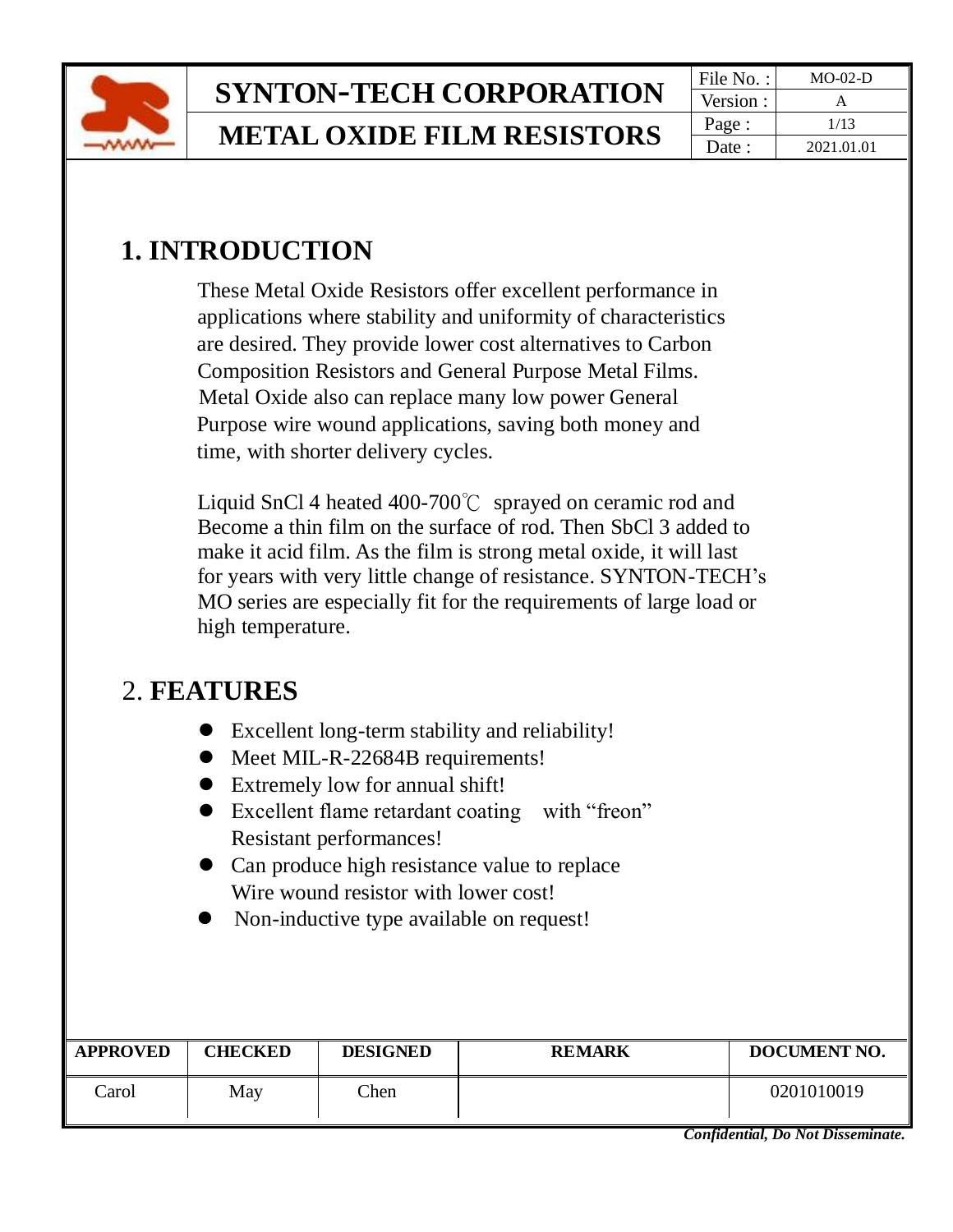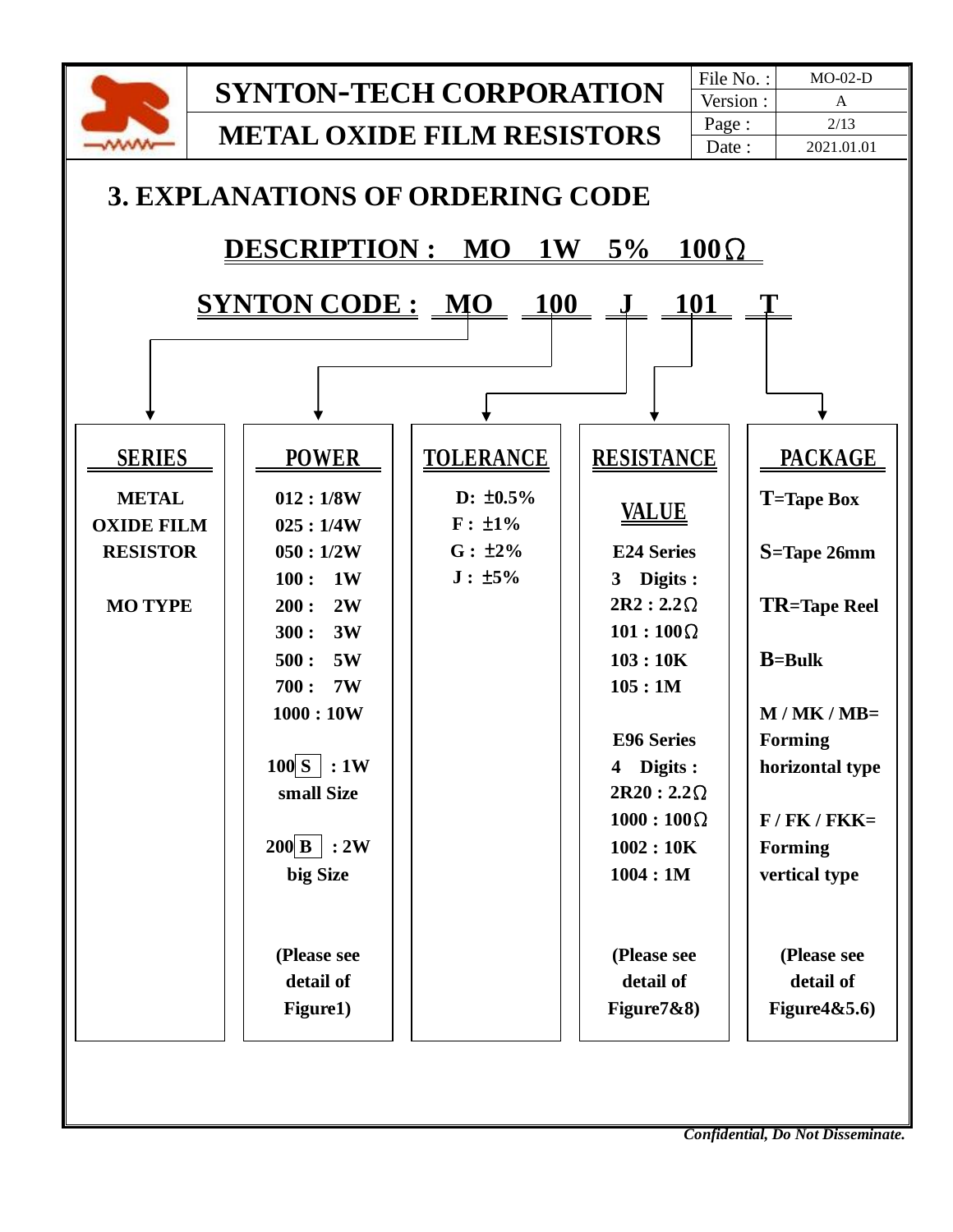

**SYNTON-TECH CORPORATION** File No. : MO-02-D

**METAL OXIDE FILM RESISTORS**

Version : Page : 3/13 Date : 2021.01.01

### **4. ELECTRICAL CHARACTERISTICS**

| <b>TYPE</b>                       | <b>Power Rating</b> | Maximum                                                                                 | Maximum        | Dielectric         |  |  |
|-----------------------------------|---------------------|-----------------------------------------------------------------------------------------|----------------|--------------------|--|--|
|                                   | $at70^{\circ}$ C    | Working Volt.                                                                           | Overload Volt. | withstanding Volt. |  |  |
| $MO-12$                           | 1/8W                | 200V                                                                                    | 400V           | 400V               |  |  |
| $MO-25S$                          | 1/4W                | 200V                                                                                    | 400V           | 400V               |  |  |
| $MO-25$                           | 1/4W                | 250V                                                                                    | 500V           | 400V               |  |  |
| $MO-50S$                          | 1/2W                | 350V                                                                                    | 700V           | 500V               |  |  |
| $MO-50$                           | 1/2W                | 350V                                                                                    | 700V           | 500V               |  |  |
| <b>MO-100SS</b>                   | 1W                  | 250V                                                                                    | 500V           | 400V               |  |  |
| <b>MO-100S</b>                    | 1W                  | 350V                                                                                    | 700V           | 500V               |  |  |
| $MO-100$                          | 1W                  | 350V                                                                                    | 700V           | 500V               |  |  |
| <b>MO-200SS</b>                   | 2W                  | 350V                                                                                    | 700V           | 500V               |  |  |
| <b>MO-200S</b>                    | 2W                  | 350V                                                                                    | 700V           | 500V               |  |  |
| MO-200                            | 2W                  | 350V                                                                                    | 700V           | 500V               |  |  |
| <b>MO-300SS</b>                   | 3W                  | 500V                                                                                    | 800V           | 700V               |  |  |
| <b>MO-300S</b>                    | 3W                  | 500V                                                                                    | 800V           | 700V               |  |  |
| MO-300                            | 3W                  | 500V                                                                                    | 800V           | 700V               |  |  |
| MO-400                            | 4W                  | 500V                                                                                    | 800V           | 700V               |  |  |
| <b>MO-500S</b>                    | 5W                  | 750V                                                                                    | 1000V          | 800V               |  |  |
| MO-500                            | 5W                  | 750V                                                                                    | 1000V          | 800V               |  |  |
| $MO-500B$                         | 5W                  | 750V                                                                                    | 1000V          | 800V               |  |  |
| <b>MO-700S</b>                    | 7W                  | 750V                                                                                    | 1000V          | 800V               |  |  |
| MO-700                            | 7W                  | 750V                                                                                    | 1000V          | 800V               |  |  |
| MO-1000                           | 10W                 | 750V                                                                                    | 1000V          | <b>800V</b>        |  |  |
|                                   |                     | ** STANDARD 10 OHM ~ 56K OHM                                                            |                |                    |  |  |
| <b>Value Range</b>                |                     | ** SPECIAL LOW TO 0.10HM HIGH TO 1MOHM                                                  |                |                    |  |  |
|                                   |                     | <b>** SS TYPE STANDARD</b><br>$0.1 \Omega \sim 1 \text{K} \Omega$                       |                |                    |  |  |
| <b>Operating Temp. Range</b>      |                     | $-55^{\circ}$ C<br>$\sim +155^{\circ}$ C                                                |                |                    |  |  |
| Temp. Coefficient                 |                     | 1 OHM ~ 56K OHM : $\pm 350$ PPM $\degree$ C<br>56K OHM ~ 470K OHM : -500PPM $\degree$ C |                |                    |  |  |
|                                   |                     | -800PPM $\swarrow$ °C<br>$470K$ OHM $\sim 1M$ OHM :                                     |                |                    |  |  |
|                                   |                     | Special PPM Available On Your Request.                                                  |                |                    |  |  |
| *AL-O <sub>3</sub> 85% FOR S TYPE |                     |                                                                                         |                |                    |  |  |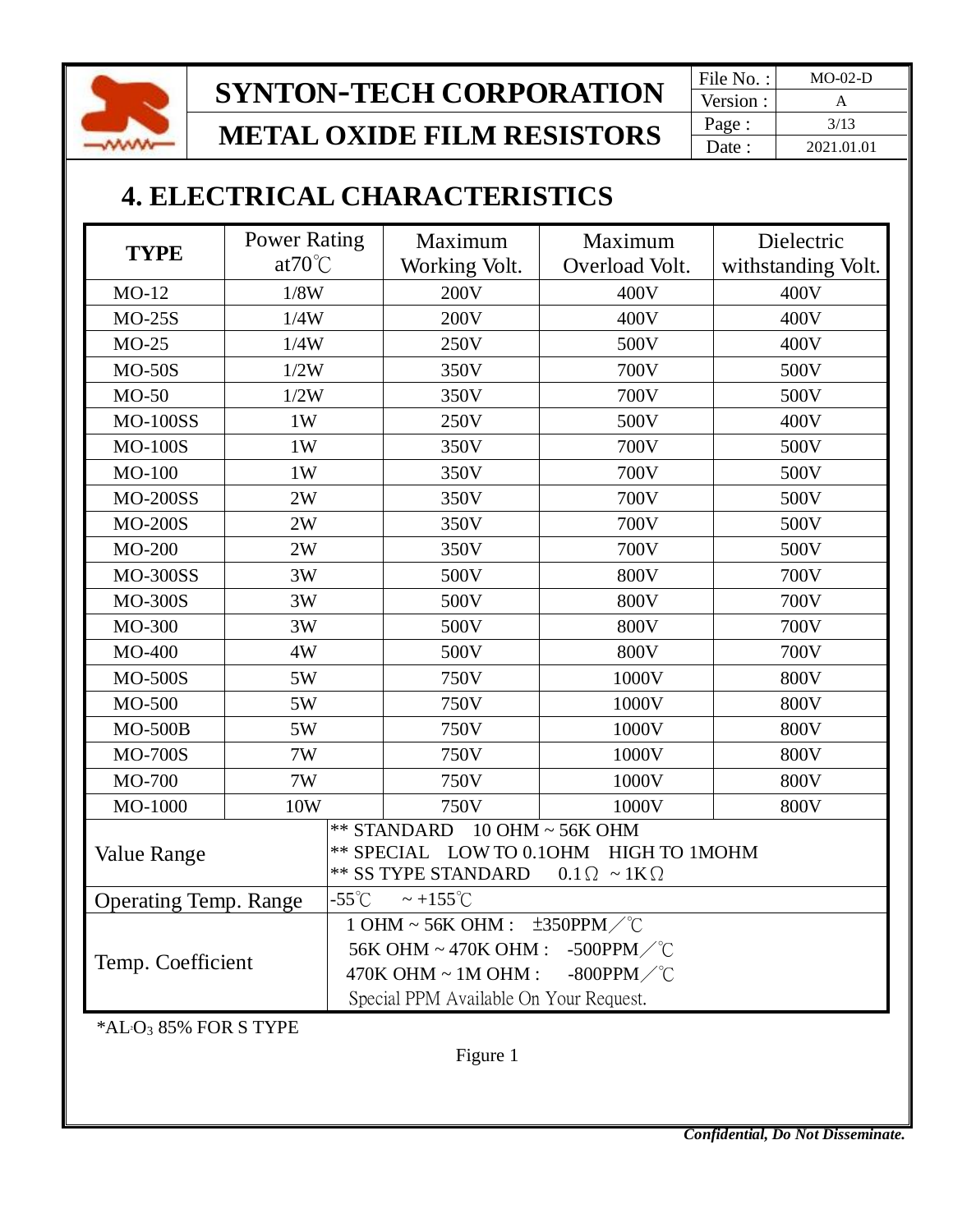

## $SYNTON-TECH CORPORTION$ **METAL OXIDE FILM RESISTORS**

| File No.: | MO-02-D    |
|-----------|------------|
| Version : |            |
| Page:     | 4/13       |
| Date:     | 2021.01.01 |

## **5. POWER RATING**

 **(1)Power Derating** : The rated power at the temperature in excess of 70℃ shall be derated in accordance with figure2



Figure2

 **(2)Rated Voltage :** The DC or AC(rms) continuous working voltage corresponding to the rated power is determined by the following formula:

$$
E = \sqrt{R \times P}
$$

Where  $E:$  Continuous rated DC or AC (rms) working voltage  $(v)$ P : Rated power (w) R : Resistance value  $(\Omega)$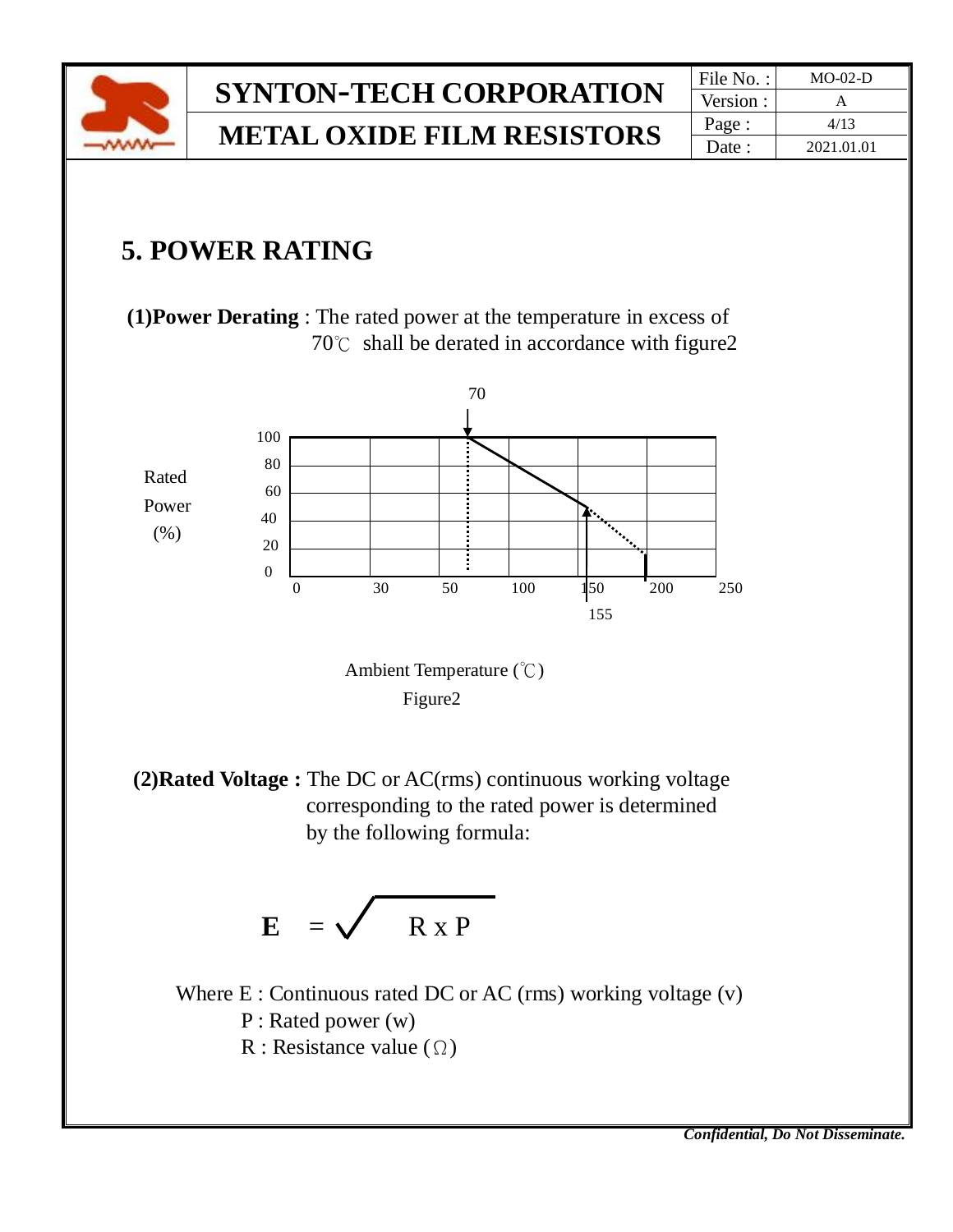

# **SYNTON-TECH CORPORATION** File No. : MO-02-D

**METAL OXIDE FILM RESISTORS**

Version : Page : 5/13 Date : 2021.01.01

## **6. DIMENSIONS**



Unit: m/m

| <b>TYPE</b>     | L             | D             | H          | d               |
|-----------------|---------------|---------------|------------|-----------------|
| $MO-12$         | $3.5 \pm 0.3$ | $1.8 \pm 0.3$ | $25 \pm 3$ | $0.4 \pm 0.05$  |
| $MO-25S$        |               |               |            |                 |
| $MO-25$         | $6.0 \pm 0.5$ | $2.3 \pm 0.3$ | $25 \pm 3$ | $0.45 \pm 0.05$ |
| $MO-50S$        |               |               |            |                 |
| $MO-50$         | $9.0 \pm 0.5$ | $3.2 \pm 0.5$ | $25 \pm 3$ | $0.5 \pm 0.1$   |
| <b>MO-100S</b>  |               |               |            |                 |
| <b>MO-100SS</b> | $6.0 \pm 0.5$ | $2.3 \pm 0.3$ | $25 \pm 3$ | $0.45 \pm 0.05$ |
| $MO-100$        | $11 \pm 1.0$  | $4.5 \pm 0.5$ | $35 \pm 3$ | $0.65 \pm 0.1$  |
| <b>MO-200S</b>  |               |               |            |                 |
| <b>MO-200SS</b> | $9.0 \pm 0.5$ | $3.2 \pm 0.5$ | $25 \pm 3$ | $0.5 \pm 0.1$   |
| <b>MO-200</b>   | $15 \pm 1.0$  | $5.0 \pm 0.5$ | $35 \pm 3$ | $0.7 \pm 0.1$   |
| <b>MO-300S</b>  |               |               |            |                 |
| <b>MO-300SS</b> | $11 \pm 1.0$  | $4.5 \pm 0.5$ | $35 \pm 3$ | $0.65 \pm 0.1$  |
| MO-300          | $17 \pm 1.0$  | $6.0 \pm 0.5$ | $35 \pm 3$ | $0.7 \pm 0.1$   |
| <b>MO-400</b>   | $17 \pm 1.0$  | $6.0 \pm 0.5$ | $35 \pm 3$ | $0.7 \pm 0.1$   |
| <b>MO-500S</b>  | $17 \pm 1.0$  | $6.0 \pm 0.5$ | $35 \pm 3$ | $0.7 \pm 0.1$   |
| MO-500          | $24 \pm 1.0$  | $8.0 \pm 1.0$ | $35 \pm 3$ | $0.7 \pm 0.1$   |
| <b>MO-500B</b>  | $39 \pm 2.0$  | $8.0 \pm 1.0$ | $28 \pm 3$ | $0.7 \pm 0.1$   |
| <b>MO-700S</b>  | $24 \pm 1.0$  | $8.0 \pm 1.0$ | $35 \pm 3$ | $0.7 \pm 0.1$   |
| MO-700          | $39 \pm 2.0$  | $8.0 \pm 1.0$ | $28 \pm 3$ | $0.7 \pm 0.1$   |
| MO-1000         | $52 \pm 3.0$  | $8.0 \pm 1.0$ | $28 \pm 3$ | $0.7 \pm 0.1$   |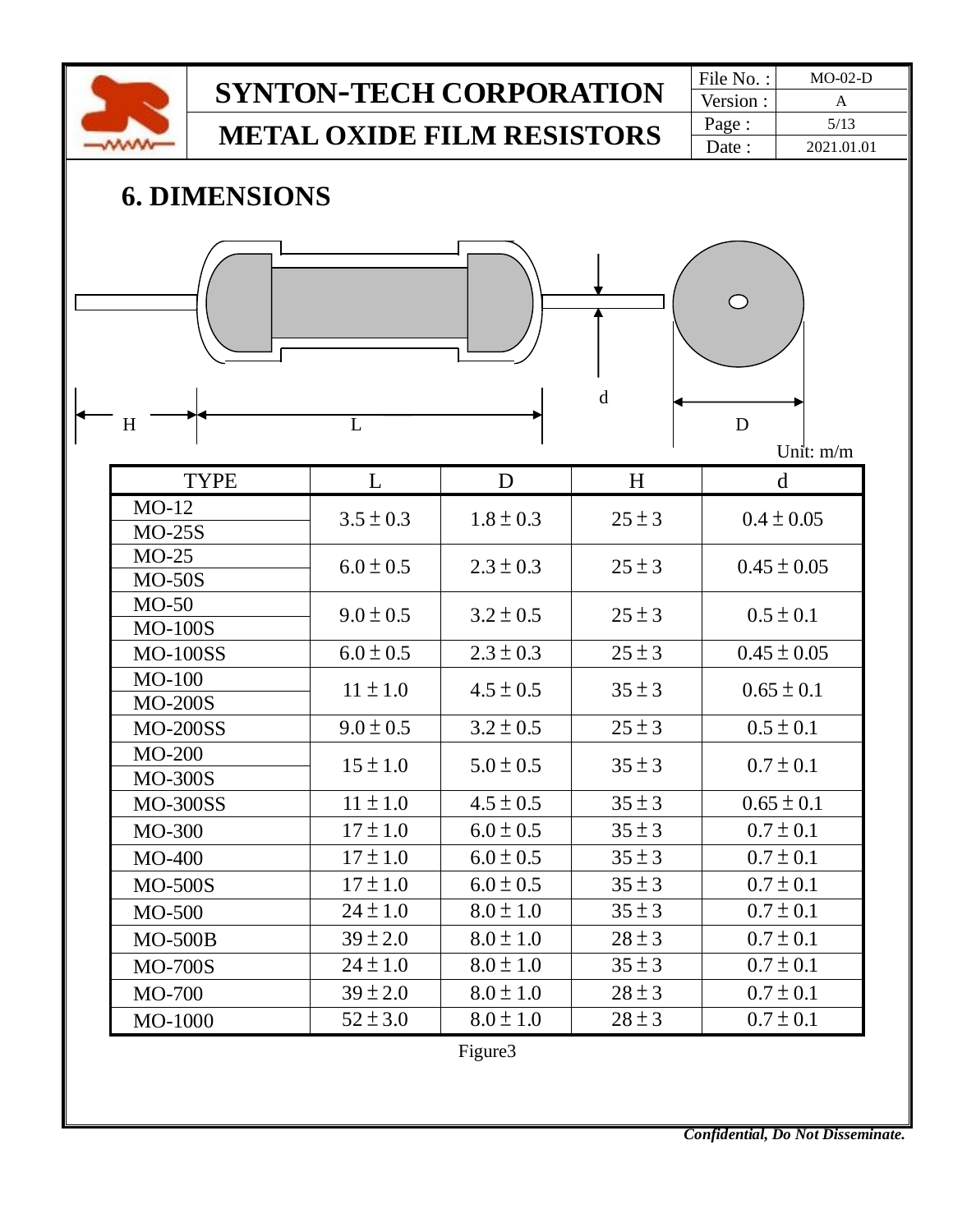

2. *ALTERNATE MARKING METHOD ALSO AVAILABLE ON REQUEST.*

Figure4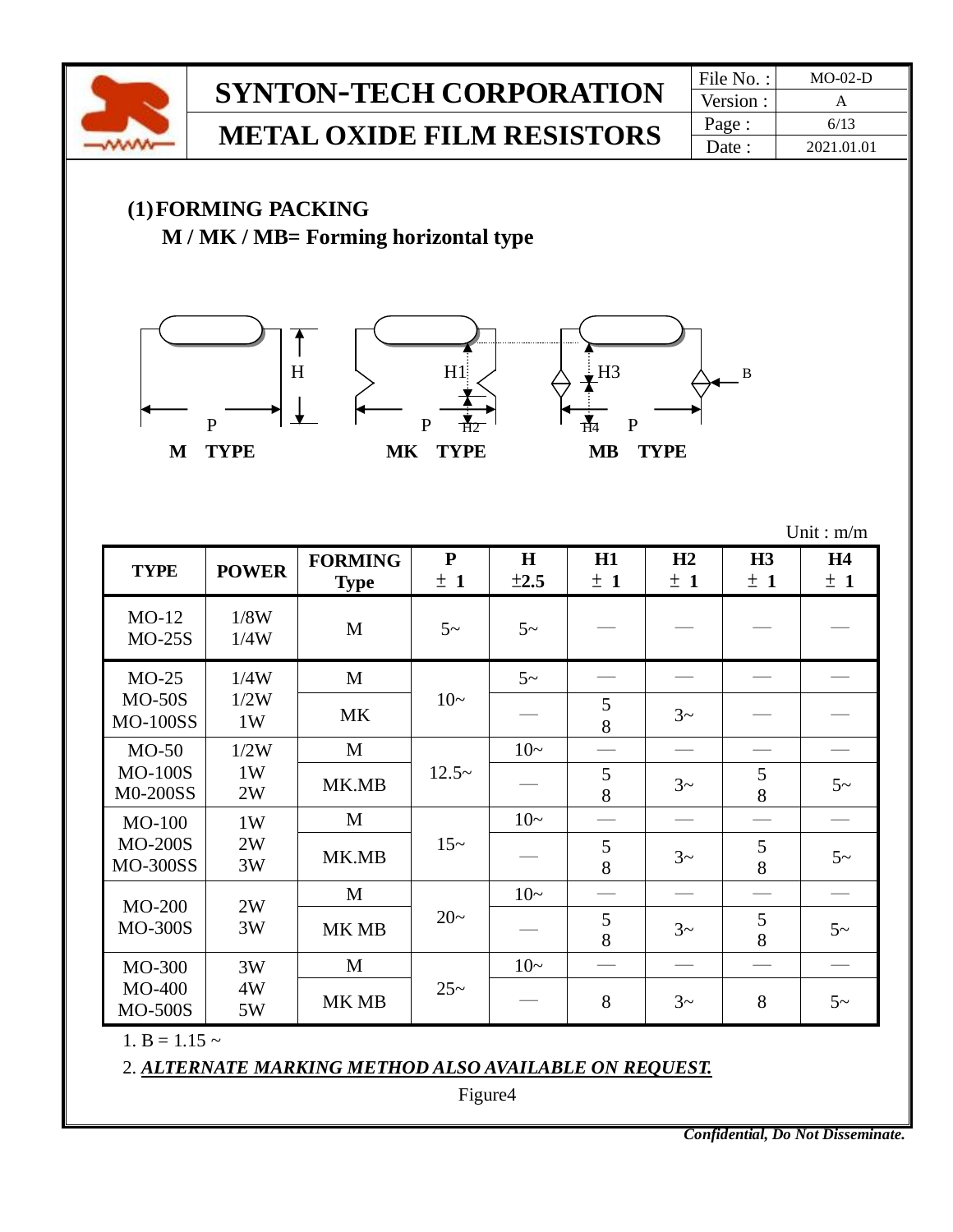

1.  $Z = 3 \pm 1$ ,  $K = 2 \pm 0.5$ ,

4W 5W

MO-400 MO-500S

2. *ALTERNATE MARKING METHOD ALSO AVAILABLE ON REQUEST.*

Figure5

FK FKK  $5~10$   $5~$   $10~$   $5~$   $14$   $3~$   $3~$   $5~$   $10~$   $4.0$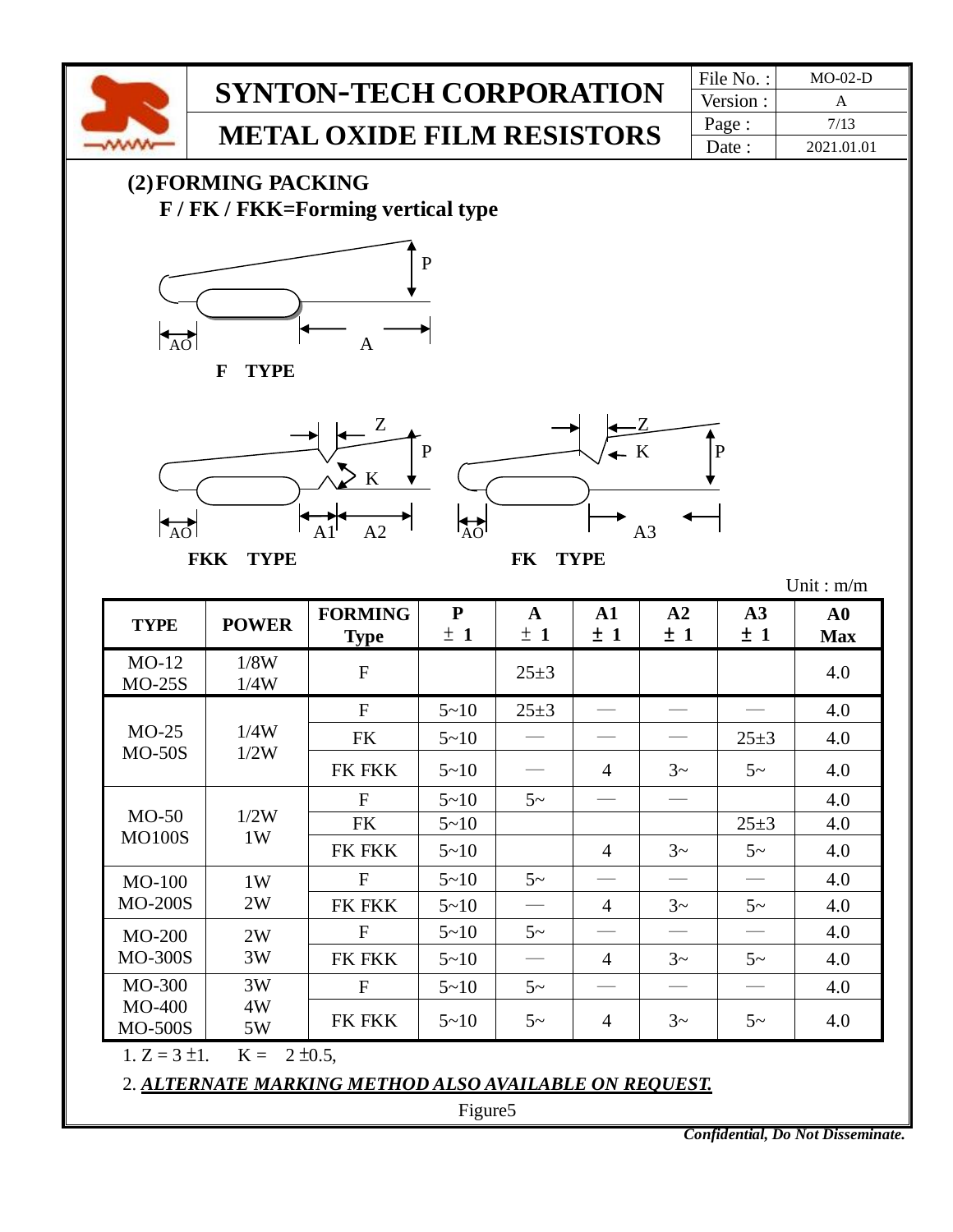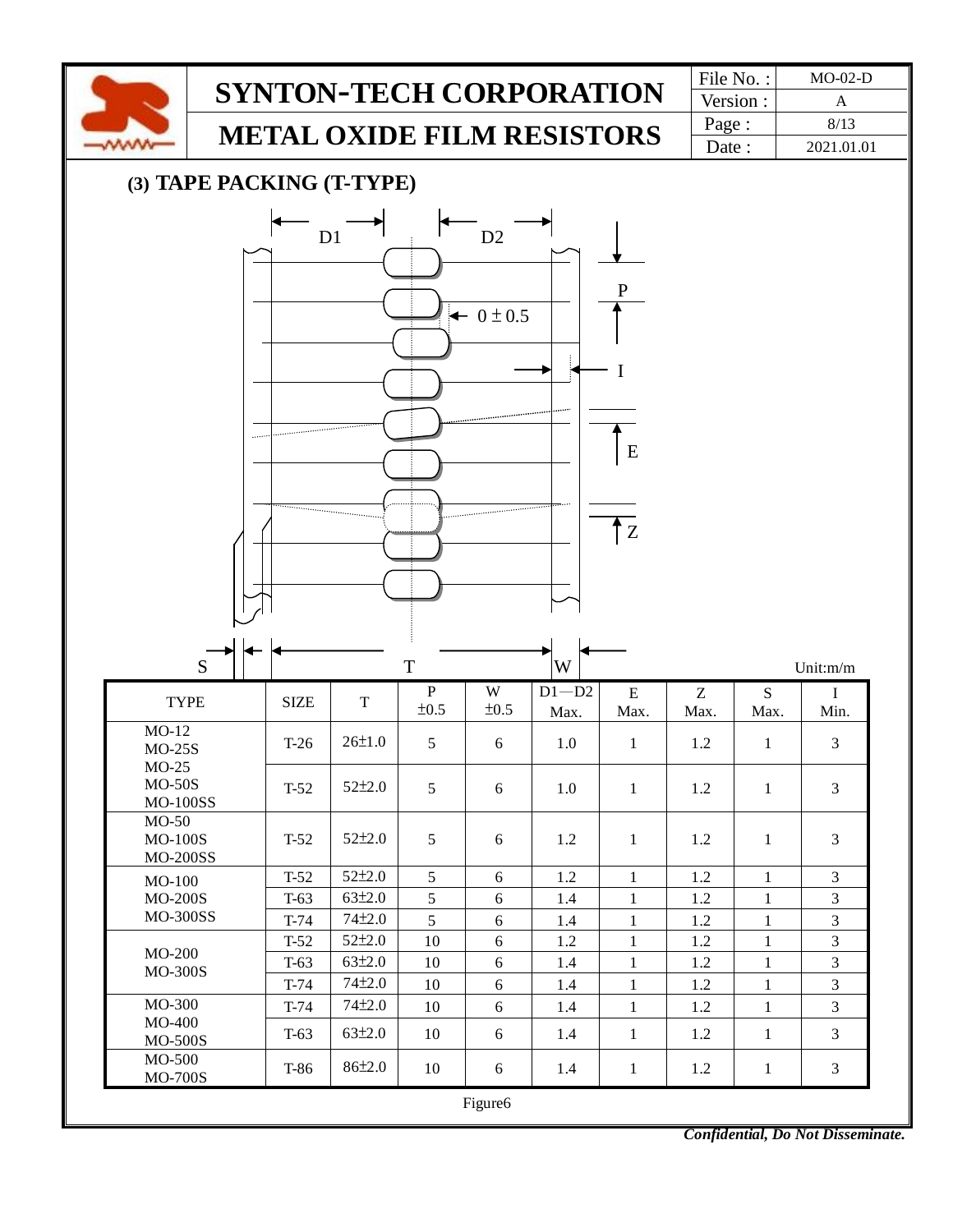

Version : Page :  $\vert$  9/13 Date : 2021.01.01

## **7. CHARACTERISTICS**

#### **(1) Insulation Resistance**

Test Method : Resistors shall be clamped in the trough of a 90 degree metallic V-block, apply DC 100V between this electrode and another lead wire for 1 minute. Acceptance Standard : 1,000 M ohm above

#### **(2) Terminal Strength**

Test Method : Pull a resistor with a weight of 1 kg for 5 seconds. Bend the terminal lead wire with 500gs weight for 90 degree and bend it for 90 degree oppositely and return to normal.

Acceptance Standard : Resistance shall not change more than ±1%. No evidence of mechanical damage.

#### **(3) Vibration**

Test Method : Total amplitude of 1.5mm. The frequency shall vary from 10 HZ to 55 HZ, for approximate 1 second. Make this test in the direction parallel to the resistor axis, and up/down for 2 hours respectively. (altogether 6 hours.)

Acceptance Standard : Resistance shall not change more than ±1%. No evidence of mechanical damage.

#### **(4) Short Time Overload**

Test Method : Resistors shall be tested 2.5 times rated voltage for 5 seconds at ambient room temperature. Acceptance Standard : Resistance shall not change more than ±1%.

No evidence of mechanical damage.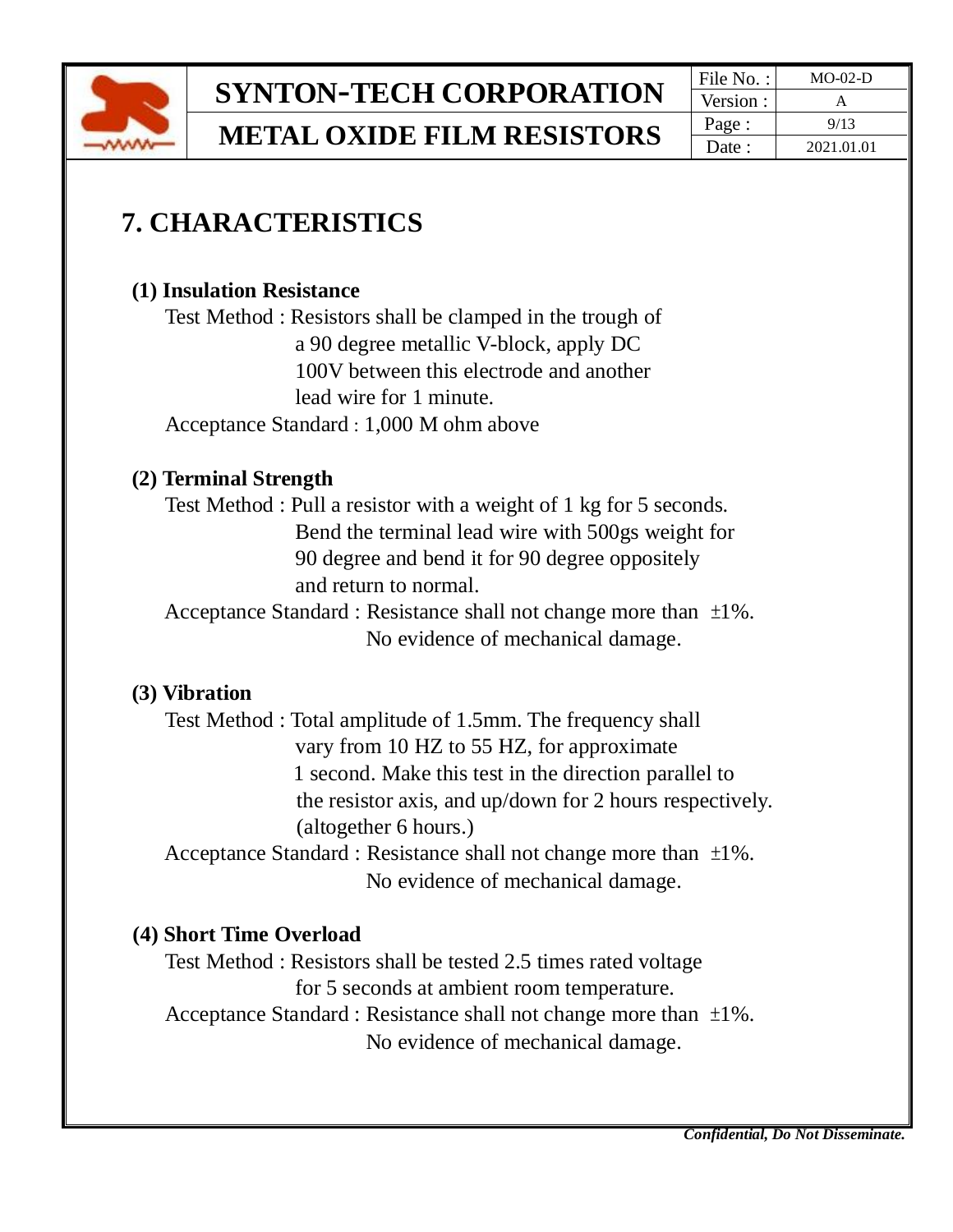

## **SYNTON-TECH CORPORATION**  $\frac{|\text{File No. :}|}{\text{Version :}}$   $\frac{\text{MO-02-D}}{\text{A}}$

**METAL OXIDE FILM RESISTORS**

Version : Page : 10/13 Date : 2021.01.01

#### **(5) Load Life**

Test Method : Thermostatic chamber at a temperature of 70±5℃ under a rated DC voltage for 1.5 hours on and 1/2 hour off repeat this cycle for 1000±12 hours.

 Acceptance Standard : Resistance shall not change more than ±5%. No evidence of mechanical damage.

#### **(6) Moisture Resistance**

Test Method : At temperature of 40±2℃ and a relative humidity of 90-95% for 1000±12 hours, under a rating DC voltage for hours on and 1/2 hour off.

Acceptance Standard : Resistance shall not change more than ±5%. No evidence of mechanical damage.

#### **(7) Temperature Cycling**

Test Method :

| <b>STEP</b> |           |                                       |                                       |  |
|-------------|-----------|---------------------------------------|---------------------------------------|--|
| <b>TEMP</b> |           | $-55\pm3\degree$ C $-20\pm5\degree$ C | $185\pm2\degree$ C $120\pm5\degree$ C |  |
| <b>TIME</b> | $30$ min. | $ 10$ ~15min. 30min. $ 10$ ~15min.    |                                       |  |

 Form 1 to 4 is a cycle as shown above, repeat 5 cycles Measure resistance after 1 hour in normal temperature. Acceptance Standard : Resistance shall not change more than ±1%. No evidence of mechanical damage.

#### **(8) Resistance to Soldering Heat**

Test Method : Immerse each terminal wire of a resistor up

to 4±0.8mm away from the resistor body

in the solder tank at 350±10℃ for 3±0.5 seconds.

Measure resistance in 3 hours.

Acceptance Standard : .Resistance shall not change more than ±1%.

No evidence of mechanical damage.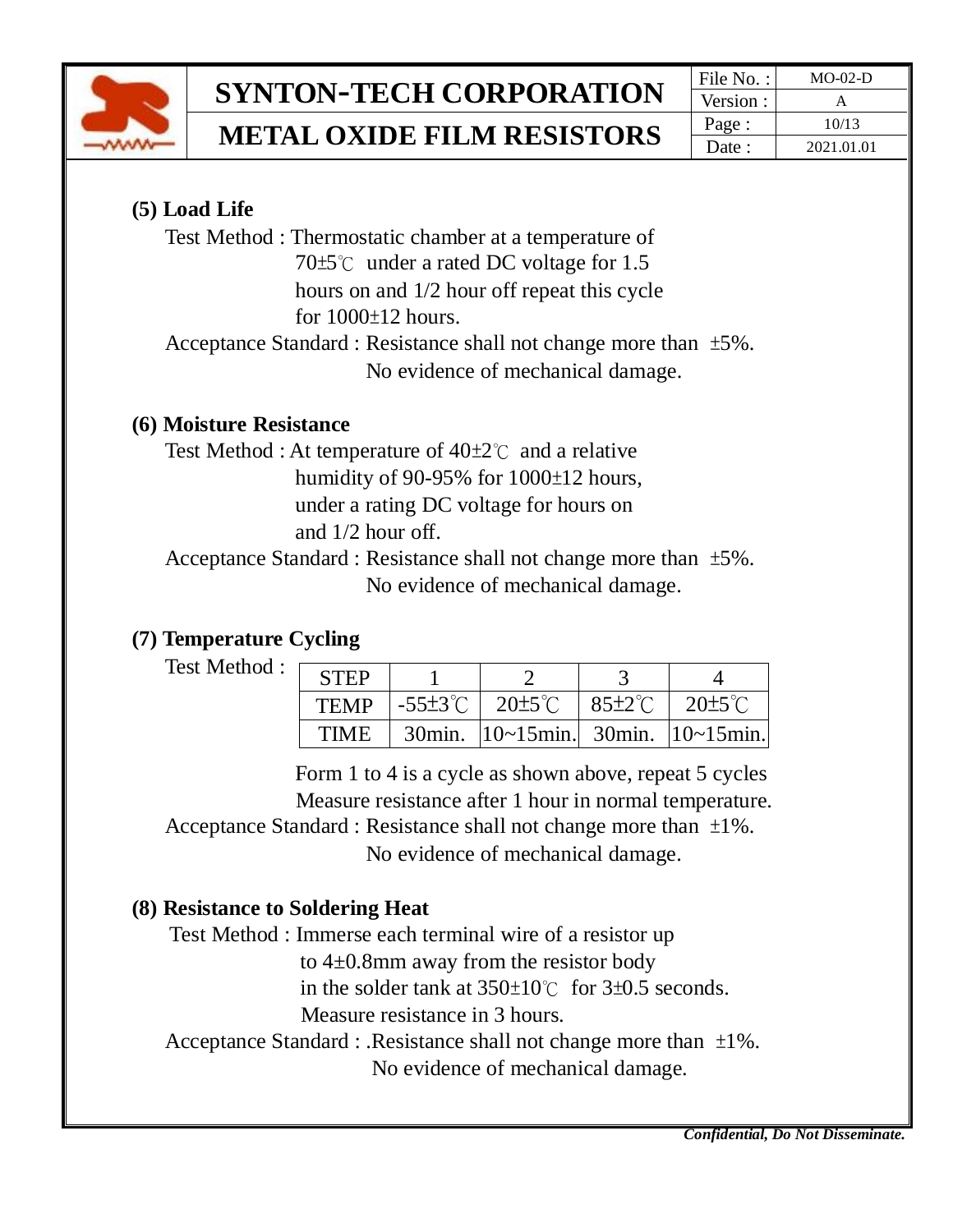

#### **(9) Resistance to Solvent**

Test Method : immerse a resistor completely in reagent at a temperature of 20~25℃for 30±5 seconds. Acceptance Standard : No evidence of mechanical damage.

#### **(10) Dielectric Withstanding Voltage**

Test Method : Resistors shall be clamped in the trough of a 90 degree metallic V-black, apply AC between this electrode and another lead wire for 1 minute. Acceptance Standard : Resistance shall not change more than ±1%. No evidence of mechanical damage.

#### **(11) Solderability**

Test Method : apply flux to the terminal wire of a resistor up to 4±0.8mm away from the resistor body and immerse the flux applied portion in the solder tank at 260±5℃ for 3±0.5 seconds

Acceptance Standard : more than 95% of a circumference of the immersed portion shall be completely covered with new solder.

#### **(12) Soldering Recommendation**

Test Method : The Standard Length of epoxy on the terminal of our product is less than 1.5mm. Also, the Standard Welding Point must be over than 1.6mm from Resistor body.

⚫ **Rated continuous Working Voltage (RCWV)**

 **= power rating** x **resistance value**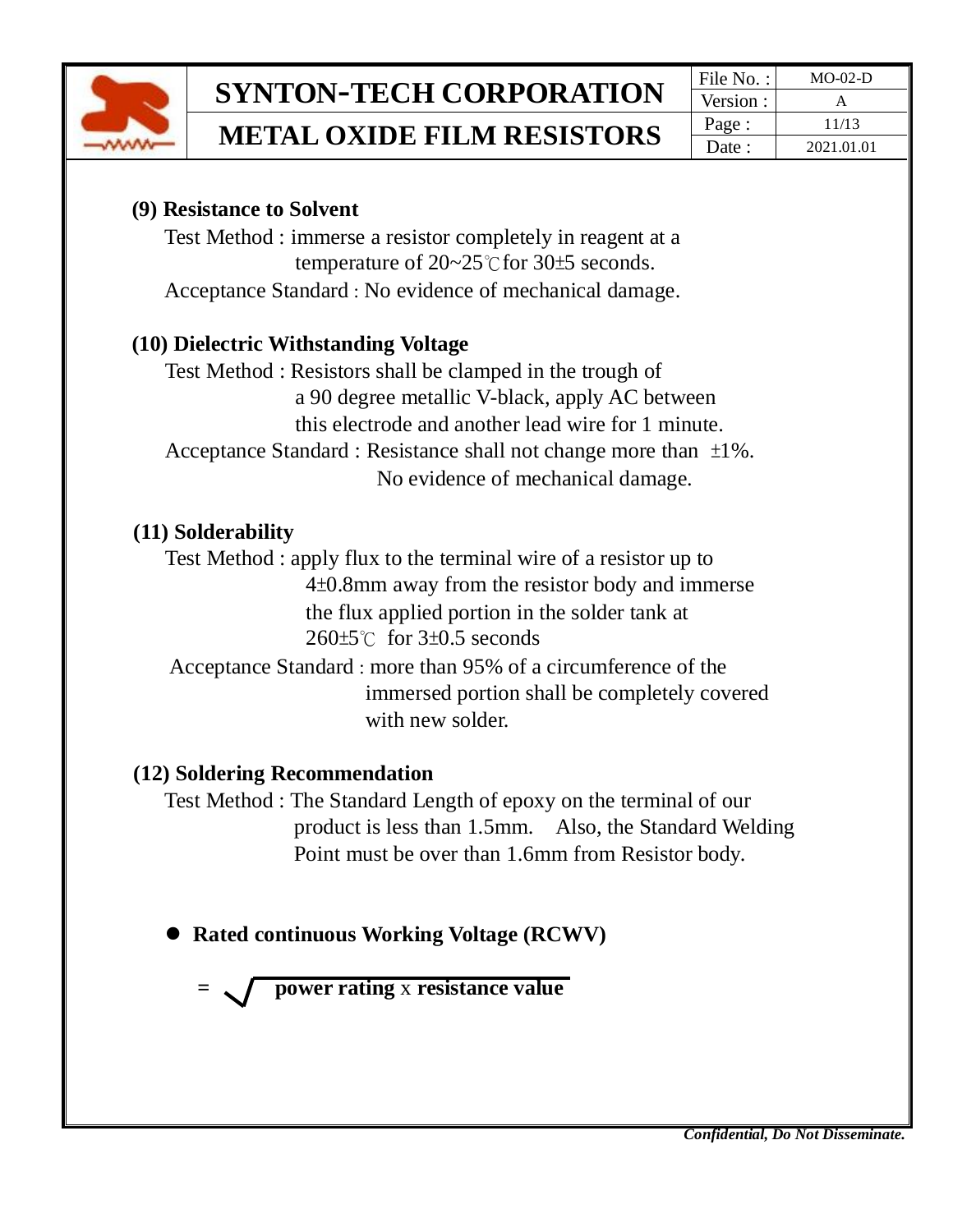

## **SYNTON-TECH CORPORATION** File No. : MO-02-D **METAL OXIDE FILM RESISTORS**

Version : Page : 12/13 Date : 2021.01.01

## **8. COLOR CODING**

 **J (**±**5%)** 



| <b>Color</b> | 1st, 2nd<br>(Significant Figure) |                  | 3rd<br>(Multiplier) | 4th<br>(Tolerance) |
|--------------|----------------------------------|------------------|---------------------|--------------------|
|              |                                  |                  |                     |                    |
| <b>Black</b> | $\overline{0}$                   | $\boldsymbol{0}$ | 10 <sup>0</sup>     |                    |
| <b>Brown</b> | 1                                | 1                | 10 <sup>1</sup>     |                    |
| Red          | $\overline{2}$                   | $\overline{2}$   | 10 <sup>2</sup>     |                    |
| Orange       | 3                                | 3                | $10^3$              |                    |
| Yellow       | $\overline{4}$                   | $\overline{4}$   | 10 <sup>4</sup>     |                    |
| Green        | 5                                | 5                | $10^5$              |                    |
| Blue         | 6                                | 6                | 10 <sup>6</sup>     |                    |
| Violet       | $\overline{7}$                   | $\overline{7}$   | 10 <sup>7</sup>     |                    |
| Gray         | 8                                | 8                | $10^8$              |                    |
| White        | 9                                | 9                | 10 <sup>9</sup>     |                    |
| Gold         |                                  |                  | $10^{-1}$           | $J(±5\%$ )         |
| Silver       |                                  |                  | $10^{-2}$           |                    |
| Plain        |                                  |                  | $10^{-3}$           |                    |

stamping or color bands for marking of 5W and up.